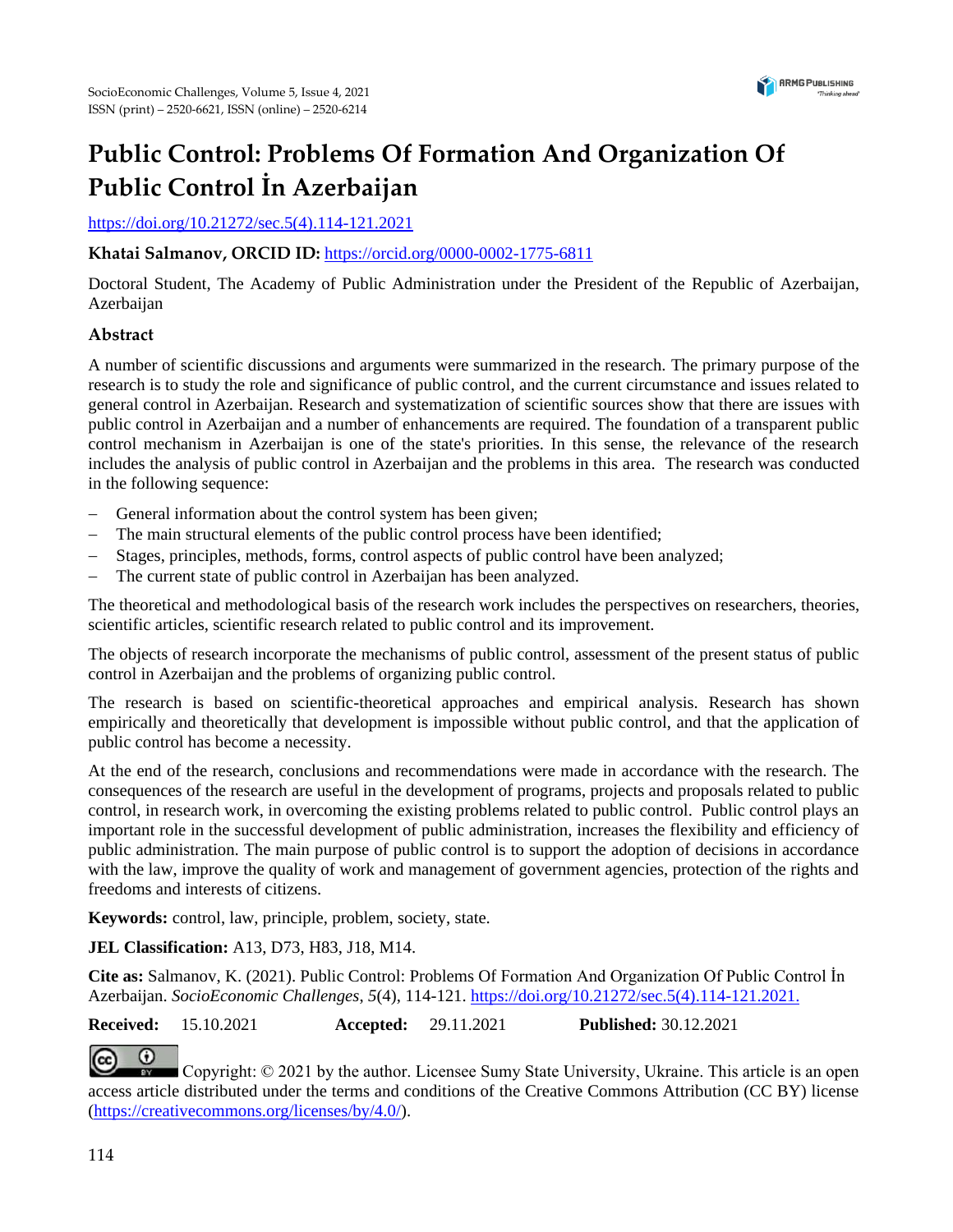

## **Introduction**

In modern times, it is impossible to imagine public administration without a system of public control. The principal purpose of public control is not to punish, but to detect and eliminate existing deviations in governance and to ensure the transparent and efficient operation of government agencies. The essence of the research is to study public control and its features, the current situation with public control in Azerbaijan. The main objectives of the research include the study of the importance, goals and objectives of public control, systematization of scientific and theoretical approaches to public control, identification of ways to increase the effectiveness of public control and the study of existing problems in this area. As a result of the research, it was determined that the human resources related to public control in Azerbaijan are weak, such as the lack of public oversight councils in many local and central executive bodies, or the formal functioning of public oversight bodies within local and central executive bodies. Study and application of international experience in public control in Azerbaijan to eliminate existing problems and improve the mechanism of public control in Azerbaijan, preparation of reports on the activities of councils exercising public control, improving the activities of public oversight councils within local and central executive bodies, public control suggestions were made, such as the training of qualified personnel and regular awareness-raising on the nature, purpose and importance of public control in society.

The practical significance of the research is the study of the problems of the organization of the system of public control and the proposals made to improve public control on the basis of this research.

In modern times, the organization of public control is one of the priorities of every state. In this sense, research on public control is extremely relevant.

#### **Literature Review**

15 scientific literature have been used in the research. In the study publications of the last 13 years have been used.

The literature utilized in the study can be divided into 3 groups according to the information sources:

- 1. The main structural elements of the control system have been inspected, information such as the importance, tasks and goals of the control have been noted.
- 2. The importance of public control, the role of public control in public administration, the mutual relationship between public control and economic development have been analyzed.
- 3. The legal specifics and legal significance of public control have been examined.

#### **Methodology and research methods**

The methodology of the research includes research on the system of control in management by Azerbaijani and foreign authors, the laws of the Republic of Azerbaijan, decrees and orders of the President of the Republic of Azerbaijan, the results of research conducted by foreign countries, local and international organizations. the research, methods such as economic and social analysis, interview, experiment, analysis, mass observation, statistics, accounting, generalization, systematization, scientific research have been used.

#### **Results**

Research has shown that public control is one of the main factors that provide stability in society and promote development. Therefore, it is extremely important to solve the existing problems of public control.

According to the research, a number of results related to public control have been obtained in Azerbaijan. Thus, the application of the mechanism of public control in Azerbaijan is in the center of attraction of the state. In modern times, when radical socio-economic changes are observed in Azerbaijan, discipline is being strengthened, and a democratic and socially- oriented civil society is being established, the formation and application of an effective public control mechanism is highly important. At the same time, there are certain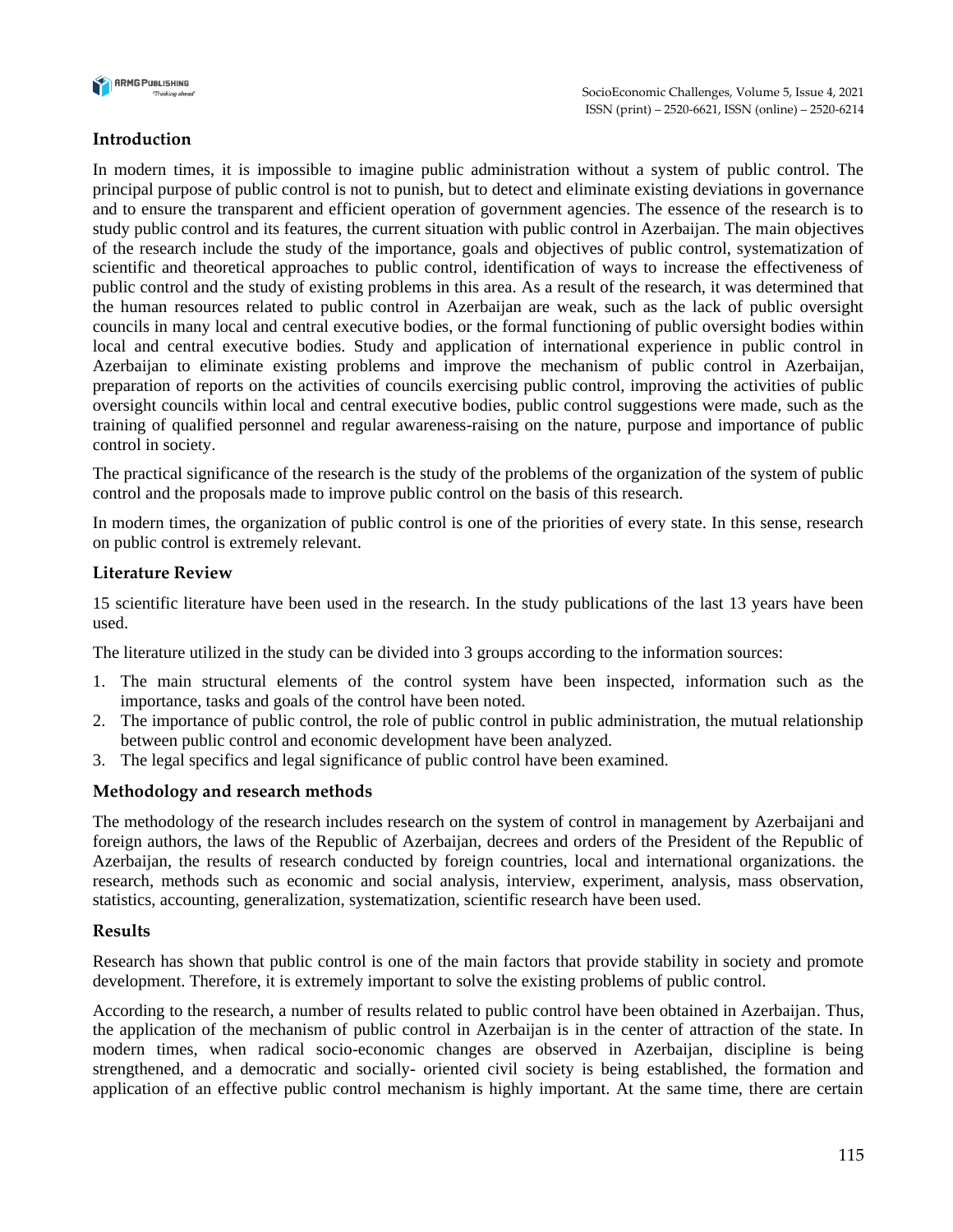

problems in the field of public control in Azerbaijan, and a number of laws have been adopted and measures have been taken to eliminate these problems.

## **Discussion**

A number of discussions have been held on the results of the research. As a result of the research, it has been determined that the level of public awareness about public control in Azerbaijan is low, human resources in this area are weak and many local, additionally, central executive bodies, ministries do not have public control councils or they function formally. The acquired results reflect the current situation with public control in Azerbaijan. According to the discussions, the results obtained are substantiated scientifically, and they are extremely relevant and important in solving problems in the existing field.

## **Public Control: Problems of formation and organization of public control in Azerbaijan**

The control system consists of a set of processes to achieve the set goals and objectives, such as checking the implementation of activities in a timely manner and in a lawful manner, the implementation of adopted laws, compliance with legal norms. The term control is derived from the French word "Controle", which means to conduct inspections, to audit. The control activities carried out in the department include obtaining information about the events and processes that took place, analyzing and investigating that information, complying with established norms and standards, ensuring the rights and freedoms, legitimate interests of citizens, and other such processes. During the control activities, inspections are carried out in two directions. The first direction includes inspections of compliance with existing laws, requirements of legislative acts and compliance with the prohibitions established by law. The second direction includes inspection measures to determine the real situation in management and to adapt the management environment to possible changes (Abbasov and Sadıqov, 2013).

A number of tasks are set during the control activities. These responsibilities are:

- Assessment of the real state of control bodies and management activities;
- Achieve timely and complete fulfilment of obligations;
- To ensure efficient and purposeful use of resources;
- Ensuring the accuracy of accounting and reporting;
- Identification and elimination of illegal and disciplinary violations
- Improving discipline and legality in management, ensuring compliance with relevant legislation and other regulations;

Identify the causes of deviations and violations (Rzayev, 2011). The control process is carried out in three stages:

Stage I: defining norms and standards - at this stage, planning work is underway. For this purpose, efficiency indicators, strategic plans, norms, standards and goals are first identified. Norms and standards are specific criteria for measuring management performance, which these criteria serve as the normative standard used in the comparison. The establishment of norms and standards affects the results of the control process. Therefore, the correct definition of norms and standards is one of the key issues.

Stage II: evaluation and comparison of results - at this stage, the actual results are compared with the established norms and standards. As a result of the comparisons, an overall assessment is made and the extent to which the set goals are achieved is determined.

Stage III: implementation of necessary measures - at this stage, the negative cases, shortcomings and violations resulting from the comparison and evaluation are analyzed and appropriate measures are taken to eliminate them. Appropriate measures mean choosing one of two alternatives:

1) elimination of negative situations, shortcomings and violations of the law;

2) revision of norms and standards (Cafarli, 2018).

The stage of implementation of the necessary measures is important in terms of preventing the recurrence of problems and negative situations in the future. One of the main and widespread forms of control in modern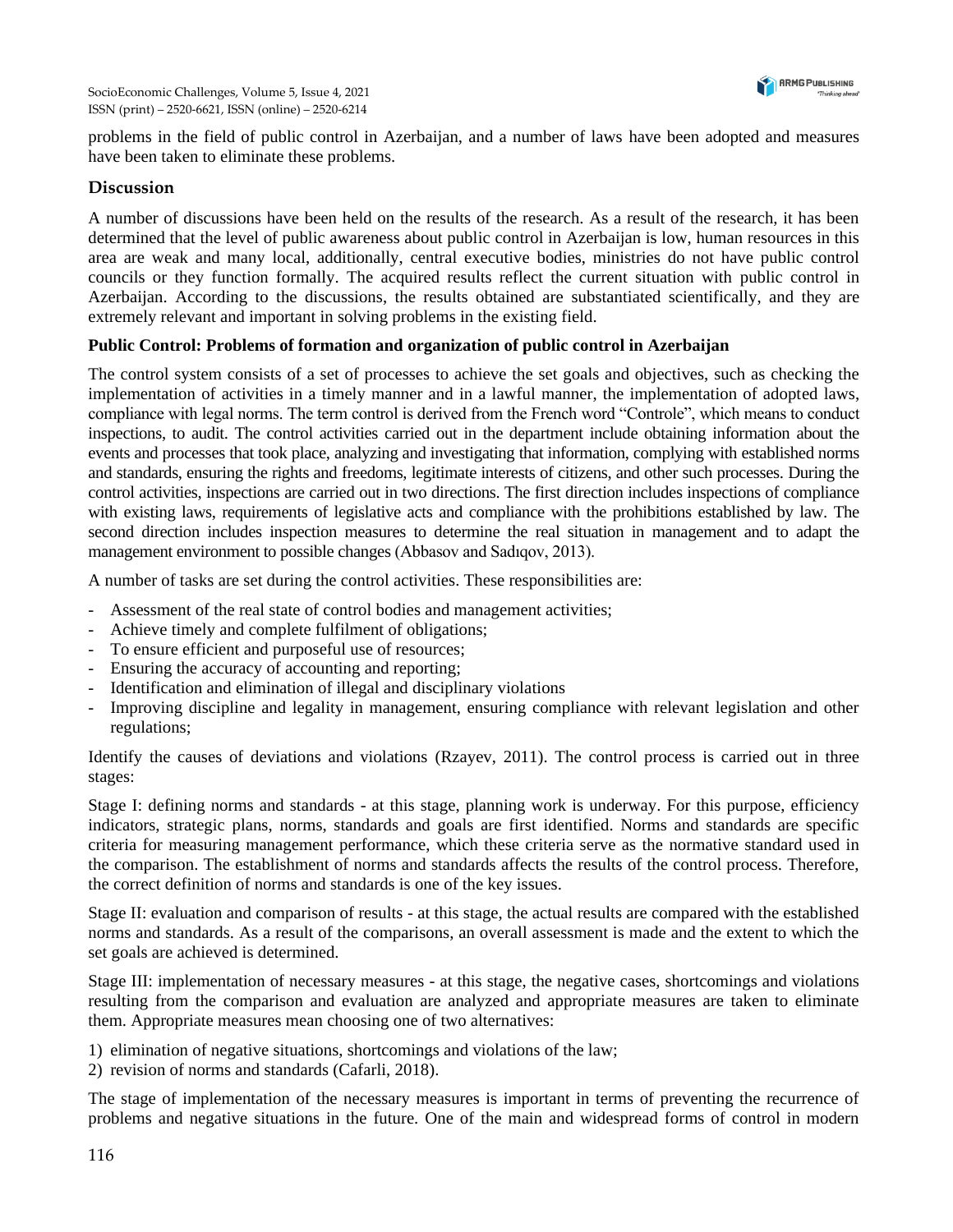

times, which penetrates all spheres of public life and management activities, is public control. One of the most important functions of management is public control, a system of activities that defines and regulates the relationship between the state and society, ensuring efficiency, transparency and compliance with the law of government agencies and officials. In legal encyclopedias and scientific literature, the concept of public control is characterized as a mass form of social control. In modern world practice, the participation of civil society in public administration and its ability to influence decisions is considered an effective and successful method. In this case, the principle of transparency in the regulation of civil-state relations is ensured (Habibova and Abdullayeva, 2018). Public control, which is one of the most effective forms of decision-making and enforcement, is an important form of ensuring democracy, eliminating shortcomings and deviations, taking into account the interests of citizens, and involving citizens and groups of citizens in public administration.

The process of public control includes the following activities: monitoring, observation, audit, research, evaluation, accountability (Aliyeva, 2012). In addition, public control is the control performed to the implementation of executive activities, quality, efficient and lawful use of resources, and the effectiveness of programs, plans, and strategies.

Public control is based on the following principles: legislation, objectivity, impartiality, volunteering, transparency, openness, accountability, equality, non-discrimination (Huseynov, 2017). In modern times, in a number of developed democracies around the world, there are Social Activity Centers as a form of broad public control. These centers monitor the rights and freedoms of citizens, the interests established by law, and monitor the appeals of citizens and the activities of government agencies. The importance of public oversight in governance is also emphasized by a number of international organizations. Therefore, a number of documents, resolutions and recommendations on public control have been adopted by the United Nations, the Council of Europe and its bodies and committees. In international practice, the implementation of public control over the activities of official government agencies is considered one of the important conditions for successful and effective governance. The public control society encourages public mobilization to solve existing problems, ensures that the necessary recommendations are prepared and sent to government agencies. Through public control, the society receives flexible and accurate information on the activities of government agencies and is able to identify existing problems and shortcomings (Qandilov, 2010).

#### **Public control in Azerbaijan**

One of the main forms of state control in Azerbaijan is public control. Public control activities are carried out in accordance with the legislation of the Republic of Azerbaijan. According to the legislation of the Republic of Azerbaijan, public control activities are carried out by public councils operating under the central and local executive authorities. These public councils include representatives of non-governmental organizations, the media, trade unions, neighborhood committees, and civil groups. Public oversight activities in Azerbaijan are carried out in stages, and oversight bodies have a number of responsibilities. These responsibilities are:

- $\triangleright$  Identification of existing problems in society;
- $\triangleright$  Development of effective and efficient proposals for solving the identified problems;
- ➢ Establishment of relations between civil-society-state bodies;
- $\triangleright$  Reporting on public control activities (Mahmudov et al., 2012).

One of the priority goals of the state in the field of state control in Azerbaijan recently is the organization of public control over the activities of central and local executive authorities, local self-government bodies. For this purpose, public oversight councils have been formed within a number of government agencies and ministries in Azerbaijan. There are public oversight councils within the following ministries:

- $\triangleright$  Public control committee under the Ministry of Justice;
- ➢ Public control committee under the Ministry of Labor and Social Protection;
- ➢ The Ministry of Youth and Sports, as well as social control committee;
- $\triangleright$  A committee of public control at the State Migration Service;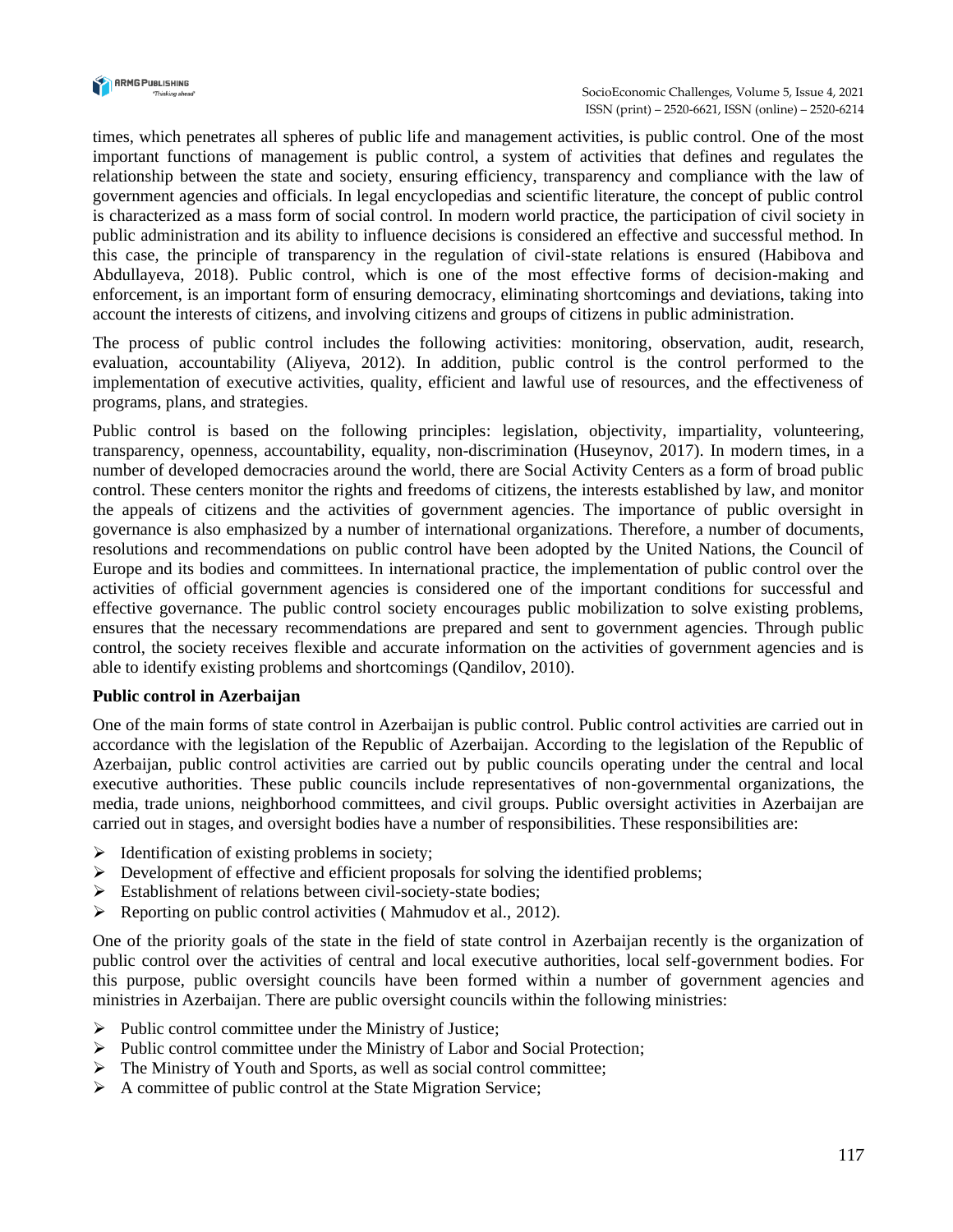

- ➢ Public Control Committee under the State Agency for Population Services and Innovations under the President of the Republic of Azerbaijan;
- ➢ Public Control Committee under the State Committee for Family, Women and Children;
- $\triangleright$  Public Control Committee under the State Examination Center of the Republic of Azerbaijan;
- ➢ Public Control Committee under the Ministry of Ecology and Natural Resources.

The main goals of the public oversight councils established on the initiative of the State ministries consists of the preparation of effective proposals for the carrying out of the control over the work of the ministries, provision of the effective action and transparency, establishment of the direct and effective relations between society and state organizations (Vahidov and Agayev, 2009). Along with state ministries, a number of state universities in Azerbaijan also have public oversight councils. These functioning public oversight councils were established on the initiative and personal will of the universities. The following state universities have public oversight councils: Baku State University, Azerbaijan State University of Oil and Industry, Public Oversight council under Azerbaijan State University of Economics, Public Oversight council at the Azerbaijan University of Languages, Public Oversight council at the Azerbaijan State Pedagogical University.

The objects of the process of public control in Azerbaijan include the following:

- Control over the observance of the current legislation, laws adopted by state bodies, legal acts;
- Control over the expediency of the decisions made by the management staff;
- Control over the protection of the rights and freedoms and personal interests of citizens;
- Control over the observance of discipline and activity of state bodies within their powers;
- Monitoring compliance with bans and restrictions;
- Control over the efficient and proper use and distribution of resources (Shahbazov et al., 2011).

After gaining independence, the participation of civil society in social, political and social processes in Azerbaijan has accelerated and a number of decisions and measures have been taken in this direction. A number of articles of the Constitution of the Republic of Azerbaijan (Articles 1, 2, 50, 54, 55, 57, 58, 94, 96, 130) reflect the right of citizens of the Republic of Azerbaijan or their elected representatives to participate in the public, political and social life of the state. In addition, a number of other legislative acts contain a number of provisions related to the direct and indirect participation of citizens in decision-making and public, political and social life of the state (Qandilova, 2010). A number of public control methods and control mechanisms are used to carry out the functions of public control activities. Public control is exercised through the following methods and mechanisms:

- Through observations (observation of court proceedings, parliamentary and other sessions).
- Analyzing official statistics and documents submitted by government agencies;
- Conducting field research (related to the reception of citizens, social services, etc.);
- By visiting organizations and authorities:
- By collecting complaints and appeals;
- Through conversations, interviews, focus group surveys;
- Through public examinations;
- Through practical experience (for example, how to be received by a government official, MP);
- Through public surveys;

Through public monitoring (Abdullayev and Qadimaliyev, 2012). One of the main forms of public control in Azerbaijan is public participation. It is the adoption of laws, normative legal acts and decisions that ensure the interests of society through public participation, social consultations and public discussions. Public participation is regulated by the draft law "On public participation" signed by the President of the Republic of Azerbaijan on June 1, 2014. According to the signed Law on Public Participation, the following main objectives of public participation have been identified:

expansion of active participation of citizens and public associations in public administration activities;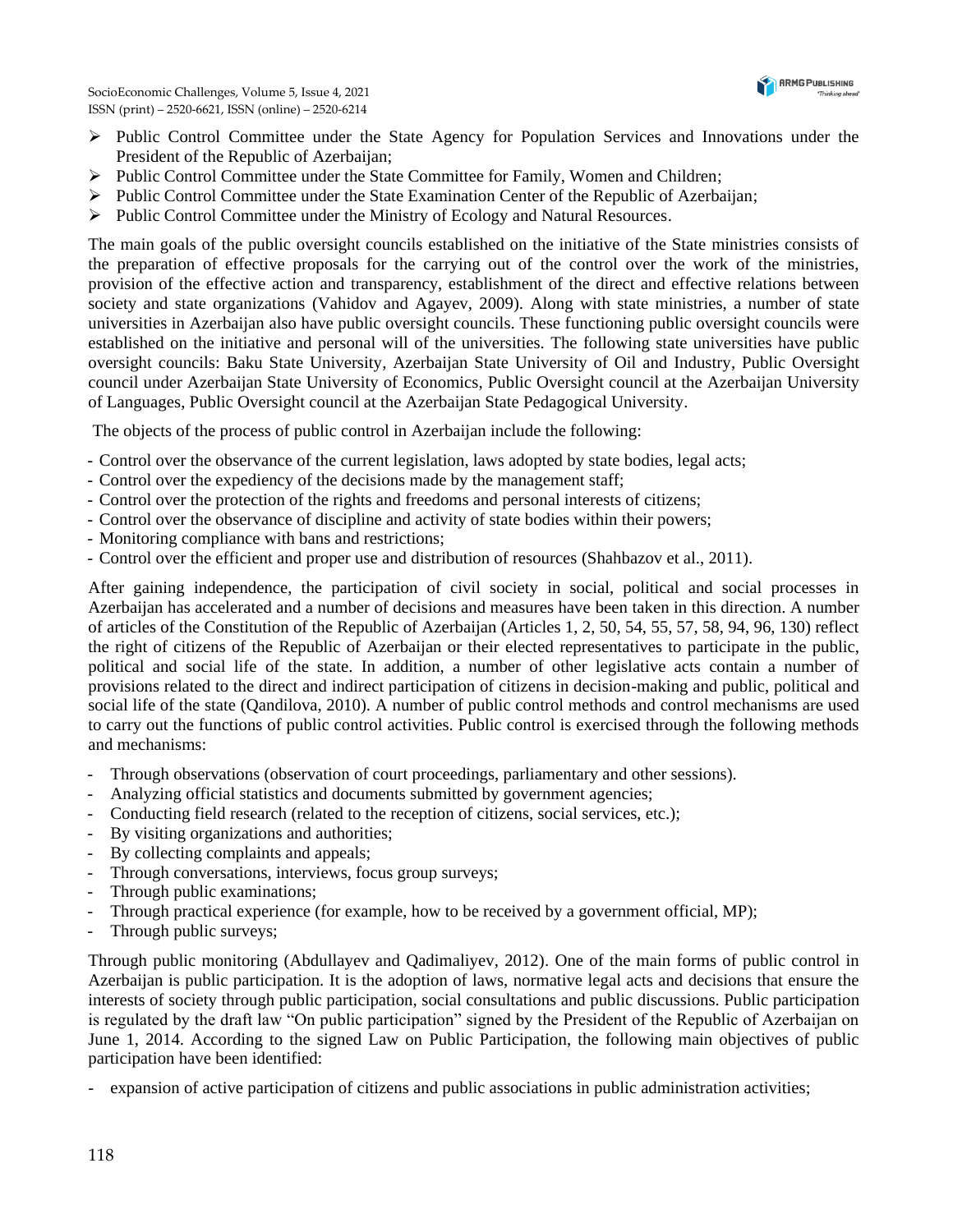

- implementation of public control over the activities of central and local executive authorities, local selfgovernment bodies in order to ensure openness and transparency;
- increasing the efficiency and effectiveness of state-society and state-citizen relations;
- to ensure the protection of public opinion and the legitimate interests of citizens in the adoption of laws and decisions;

protection of the rights and freedoms of citizens (Quliyev, 2013). After gaining independence, Azerbaijan has witnessed significant progress in the field of public control. In recent years, the implementation of public control over the central, local executive authorities and local self-government bodies in Azerbaijan is one of the priorities of the state. Also, the radical social, legal, social, economic reforms implemented by the President of the Republic of Azerbaijan Ilham Aliyev, the adoption of national priorities for sustainable development, institutional and structural changes, improving the functioning of government and the policy of revival, construction and settlement in the liberated territories are the factors that make its implementation a serious necessity (Hasanov, 2012).

The importance of public control in Azerbaijan has been repeatedly emphasized by President Ilham Aliyev. President Ilham Aliyev has repeatedly stressed the importance of public control in his speeches. In one of his speeches, Ilham Aliyev said the following about public control: "I assume that mechanisms of public control should be developed. There must be both public activism and mechanisms at the required level. Public control mechanisms must be applied. Let the government submit its proposals on this issue. Of course, wastefulness should never be allowed, especially in the current situation. "After President Ilham Aliyev's calls for the importance of public control, a meeting was held with the participation of a number of leading nongovernmental organizations and extensive discussions were held. As a result of the discussions, working groups were established in three areas to identify mechanisms for organizing public control and take concrete steps:

- 1. Working group on economic issues;
- 2. Working group on social issues;
- 3. Working group on public relations.

At the same time, President Ilham Aliyev has approved a number of orders and action plans for the development of the mechanism of public control. One of such orders is the order of April 27, 2016 on the "National Action Plan on Promotion of Open Government for 2016-2018."

According to the approved order, the following priority goals have been set for the development of public control:

- Expansion of public control and public participation;
- Establishment, strengthening and sustainability of public councils exercising public control;
- Release of reports on the activities of public councils on media and official websites.

The adopted law on public participation also reflects the organizational and legal forms of public participation. Organizational and legal forms of public participation are as following: public council, public discussion, public listening, study of public comment, public discussion of draft legal acts, written consultations (Sabzaliyev and Quliyev, 2014). Recently, a number of decisions and measures have been taken in Azerbaijan regarding public control. As a result of these decisions and measures, public participation in the activities of government agencies increased by 4 times, transparency in governance by 2 times, accountability for the activities of government agencies by 3 times, and access to information on government activities by 2.5 times, in 2017-2019 year.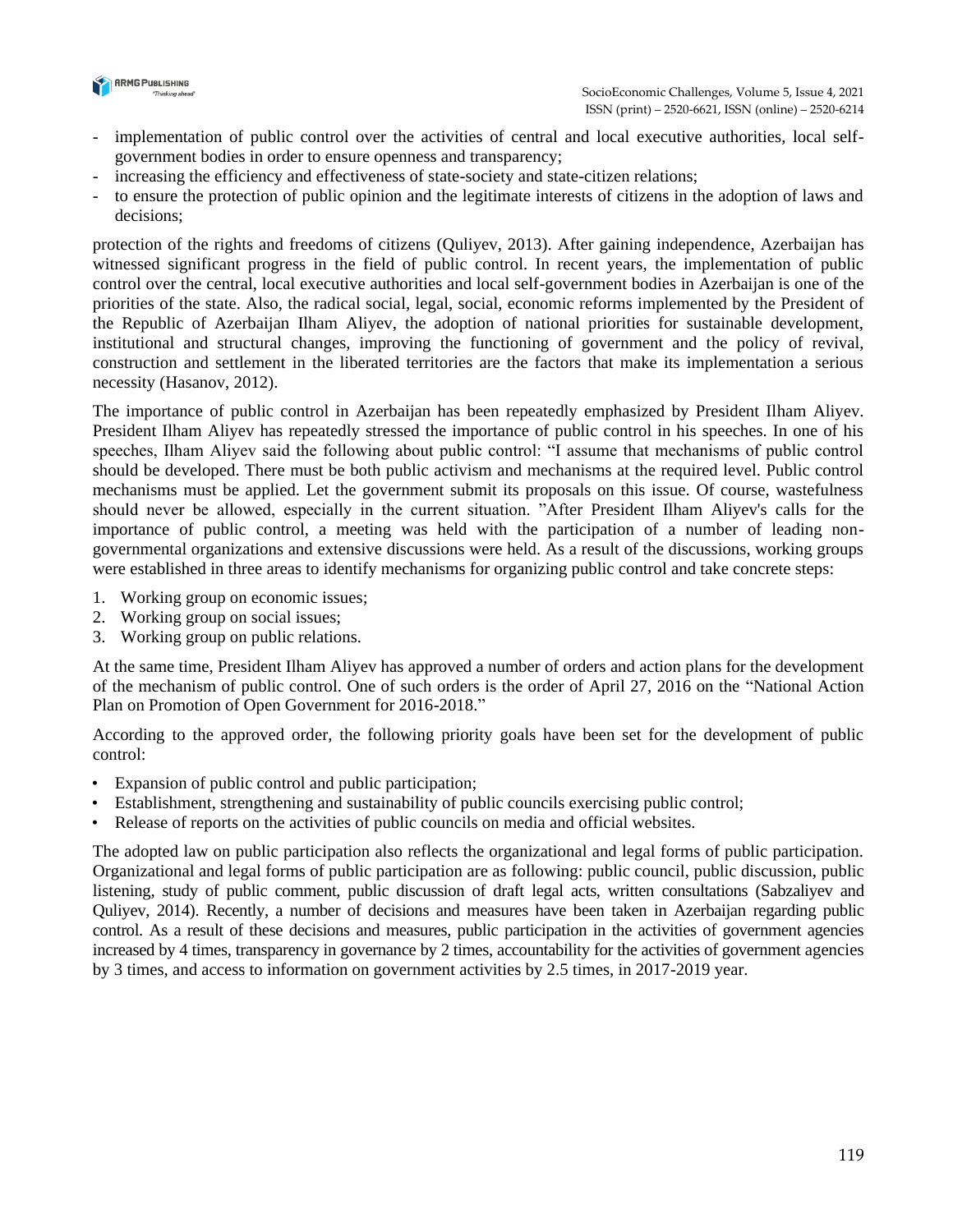



Table 1. Development of public control in Azerbaijan for 2017-2019 year

Sources: Write compiled by the authors based on (10.11, 2021).

The mechanism of public control formed in Azerbaijan plays an important role in the formation of the principles of a democratic state, the legal basis of human and social relations, the growing dynamics of trust between citizens, society and the state. Public control, which builds trust and confidence in society, in addition to protecting the interests of citizens in general, exercises control over the lawful functioning of state administrative bodies.

# **Conclusion**

In the general sense, public control consists of a set of measures taken to identify and eliminate violations and deviations, to ensure the rights and freedoms of citizens, the rule of law, to achieve the set goals and objectives in full and on time. Necessary corrective measures should be identified and submitted to the relevant government agencies to eliminate violations and deviations identified as a result of the control process. The role and importance of public control is growing in modern times. Public control regulates state-society and statecitizen relations, ensures the development of social, economic, social and legal spheres of the state and plays a special role in the development of management activities. Public control ensures the successful implementation of public policy and is one of the basic principles of a democratic state. The role and importance of public control has significantly increased in recent years against the background of radical socio-economic reforms in Azerbaijan, strengthening legislative discipline, the formation of a democratic and socially oriented civil society.

#### **Discussions and Suggestions**

Summarizing the research and analysis of public control in the study, it can be concluded that in recent years there have been significant changes and developments in public control in Azerbaijan. At present, the formation of a mechanism of public control over management activities that meets world standards, ensuring transparency in this area is one of the main priorities of the state policy. It should be noted that as a result of the steps taken in Azerbaijan in recent years in connection with public control, information transparency, legal responsibility and accountability in government agencies have been strengthened. As a result of the research, the following problems related to public control in Azerbaijan were revealed:

- Low level of public awareness about public control;
- Weak human resources related to public control;